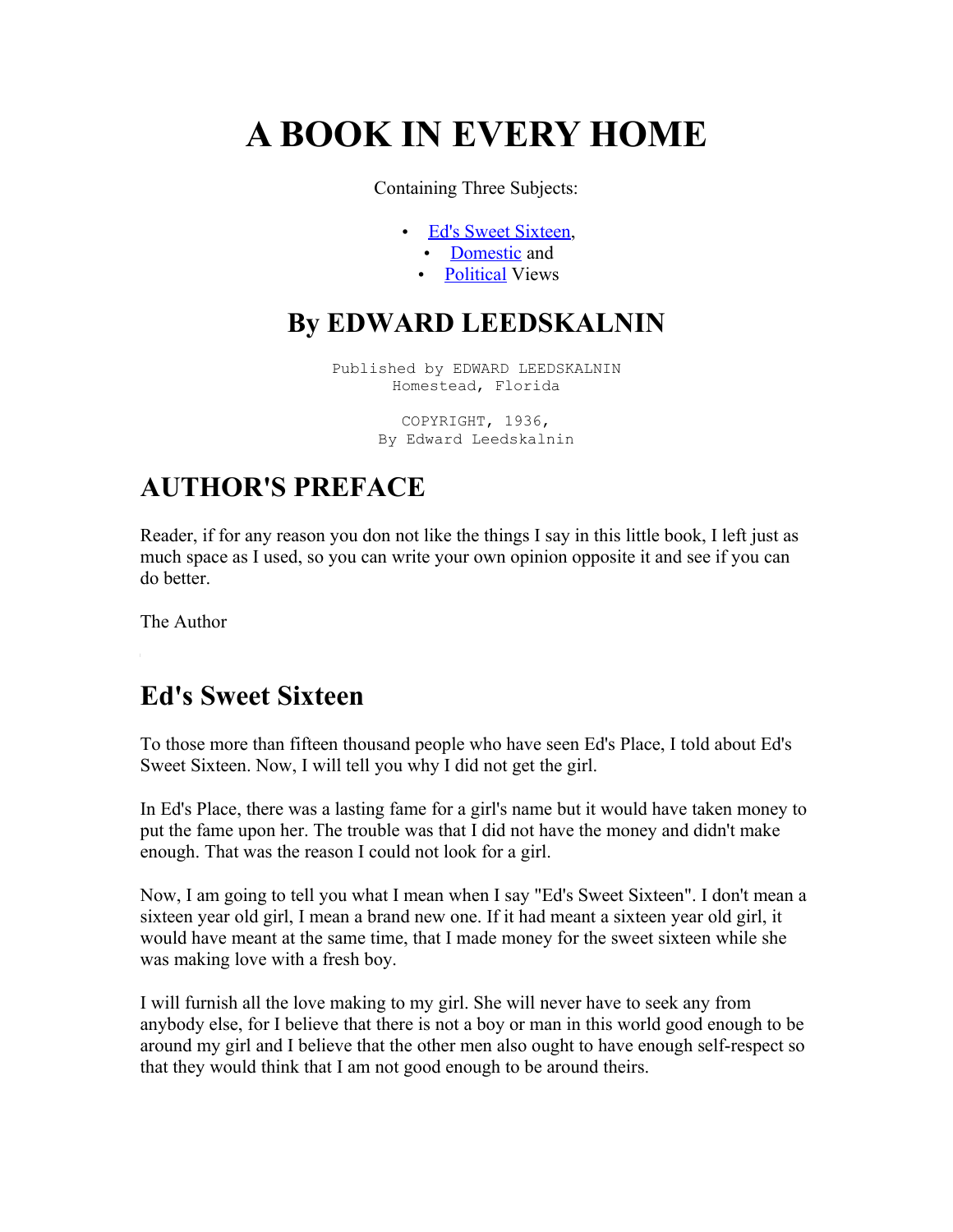Anything that we do leaves its effect, but it leaves more effect upon a girl than it does upon a boy or a man, because the girl's body, mind and all her constitition is more tender and so it leaves more impressions - and why should one want to be around anybody's else impressions?

A girl is to a fellow the best thing in this world, but to have the best one second hand, it is humiliating.

All girls below sixteen should be brand new. If a girl below sixteen cannot be called brand new any more, it is not the girl's fault; the mamma is to blame! It is the mamma's duty to supervise the girl to keep those fresh boys away.

In case the girl's mamma thinks that there is a boy somewhere who needs experience, then she, herself, could pose as an experimental station for that fresh boy to prctice on and so save the girl. Nothing can hurt her any more. She has already gone through all the experience that can be gone through and so in her case, it would be all right.

But all the blame does not rest on the mamma alone. The schools and the churches are cheapening the girls! They are arranging picnics - are coupling up the girls with the fresh boys - and then they send them out to the woods, parks, beaches and other places so that they can practice in first degree love making.

Now, I will tell you what the first degree love making is. The first degree love making is when the fresh boy begins to soil the girl by patting, rubbing and squeezing her. They start it in that way but soon it begins to get dull and there is no kick in it, so they have to start in on the second degree and keep on and then by and by, when the right man comes along and when he touches the girl, then he touches her like dead flesh. There is no more response in it because all the response has been worked out with those fresh boys. Why should it be that way?

Everything we do should be for some good purpose but as everybody knows there is nothing good that can come to a girl from a fresh boy. When a girl is sixteen or seventeen years old, she is as good as she ever will be, but when a boy is sixteen years old, he is then fresher than in all his stages of development. He is then not big enough to work but he is too big to be kept in a nursery and then to allow such a fresh thing to soil a girl - it could not work on my girl. Now I will tell you about soiling. Anything that is done, if it is with the right party it is all right, but when it is with the wrong party, it is soiling, and concerning those fresh boys with the girls, it is wrong every time.

Now, how can you find out if I am right? Pick out any girl you want but do it before she has anything to do with anybody - as soon as she begins to couple herself with somebody. You watch her every day and some day you will see the girl coming home with a red face. One's face is a window for other people to look in on and when it turns red it shows that there was something done that her moral conscience told her should not have been done.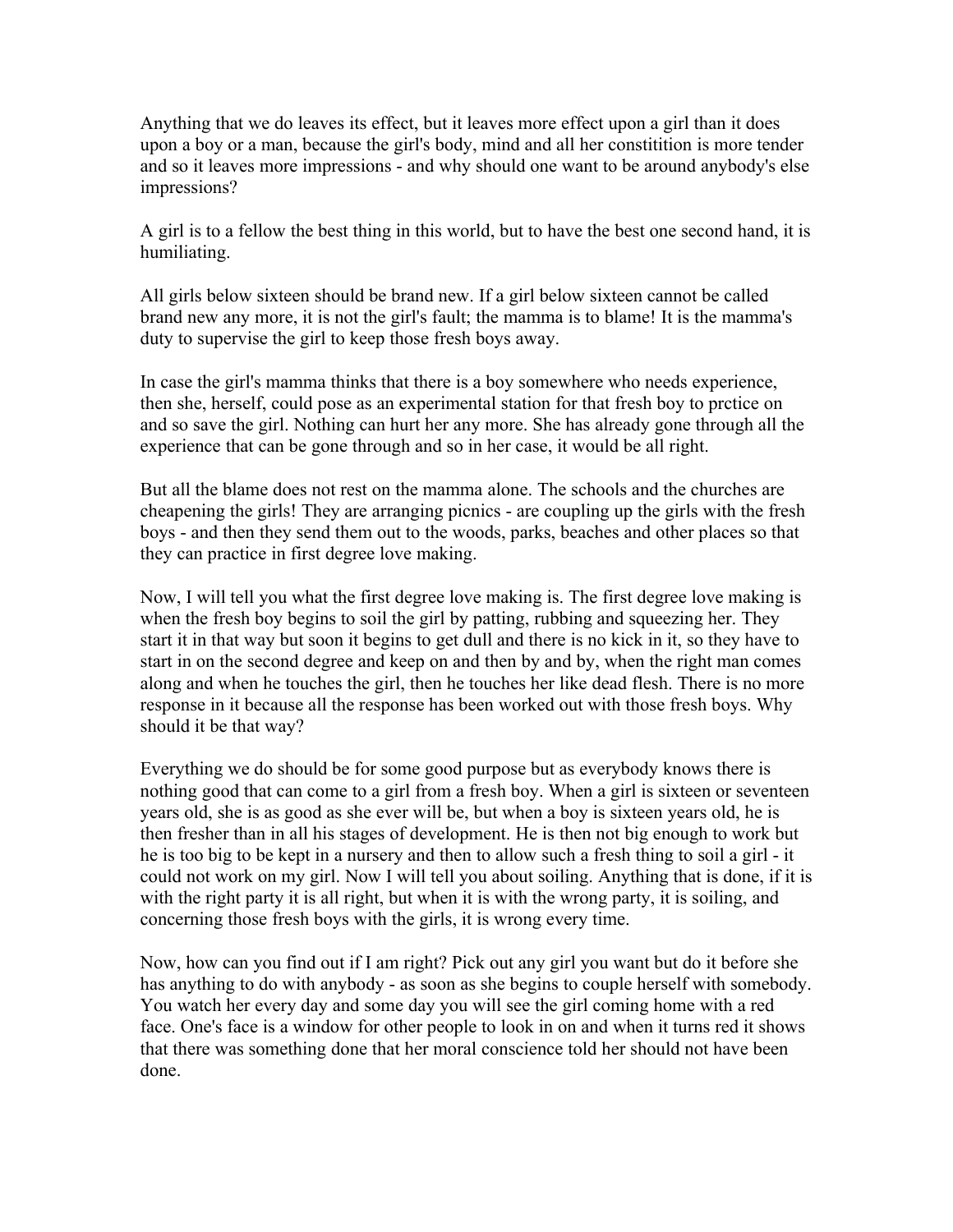It is shocking to imagine that someone else produced that red face to my girl. In such a case she could not be one hundred per cent sweet. As soon as a girl acquires experience the sweetness begins to leave her right away. The first experience in everything is the most impressive. It should be reserved for the permanent partner - the less of the new experience is left, the cheaper the affair will be.

That is the reason why I want a girl the way Mother nature puts her out. This means before anybody has had any chance to be around her and before she begins to misrepresent herself. I want to pick out the girl while she is guided by the instinct alone.

When I started out in doing things that would make it possible for me to get a girl, I set a rule in my behaviour to follow:

The sweet sixteen had to be a beginner and a likeable girl and with a mild disposition; I had to be deserving of her. Everybody's sweet sixteen should be so high in one's estimation that no temptation could induce one to act behind her back. I always have wanted a girl but I never had one.

The reason why is that I knew it would produce several conditions and leave their effects, but I did not want any effects from past experience left on me and my sweet sixteen.

A girl will economize, go hungry and endure other hardships before she will put on another girl's dress to wear. I will put gunny sacks on before I will wear another man's clothes, and this is only a step from having another fellow's girl or another girl's fellow.

Having such a case the present possessor would have to clean up the past performer's effects. Now you see, to clean up the other person's leavings, it is humiliating, so it would be a cheap and undesirable affair. I want one hundred per cent good or none. That is why I was so successfull in resisting the natural urge for love making.

Now about sweet and how sweet, a girl can be one hundred per cent sweet to one only and no more. To illustrate, suppose we are two men and a girl together somewhere and some one else would ask if she is sweet and we both would say she is sweet. But let her act very friendly with the other fellow and then if someone should ask if she is sweet, I would say that she is not. Now you see her friendly action with the other fellow produced a change in me and it would produca a change in any other normal man.

We always strive for perfection. We are only one-half of a perfect whole, man is the bigger and stronger half and the woman is the other. To be perfect there must be two, but where there is two there is no room for more, so the third party is left to go somewhere else with sour feelings.

A normal male is always ready to strive for perfection, the female is not. It is not only with human beings, it is the same with every living thing. If you watch a flock of chickens, where there is a rooster, and if you add another rooster, you will see them fight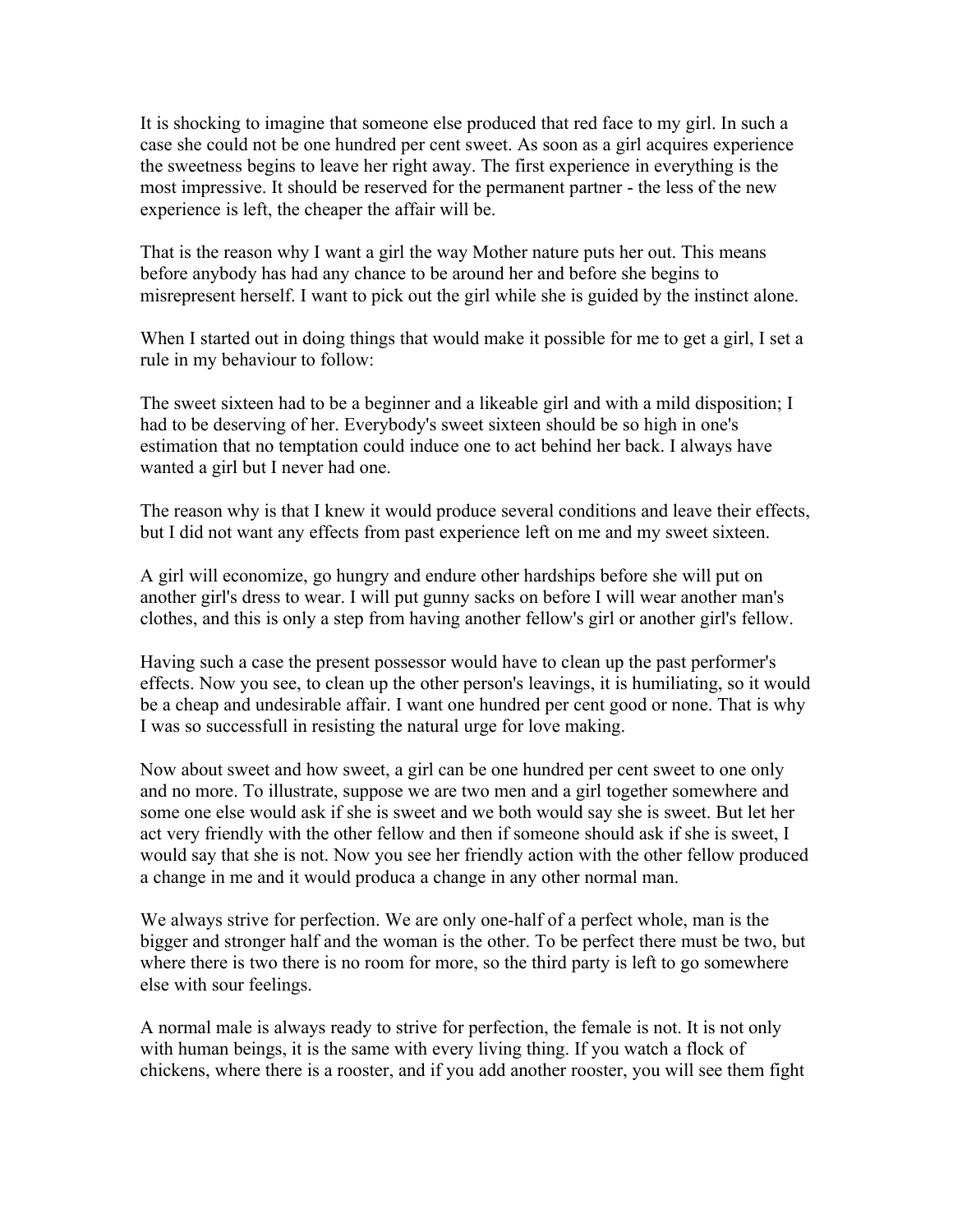to death. One will have to go or be killed and this is the same thing with the other living things.

Lower forms of life are guided by instincts alone so the present only comes into consideration. As soon as the other male is chased away, the female is as good as she ever was, but with us it is different. We are guided more by reason and thought than by instinct and so the present, past and future come into consideration. Now, if it is not good today, it was not good yesterday and it won't be good tomorrow. That is why an experienced girl cannot be one hundred per cent sweet.

According to my observation the girls are wrong in looking for their permanent partners. They are too quick. By being too quick, they only get those fellows with quick emotions. All quick emotions are irresponsible and short lasting.

There are two kinds of love - sensual and sentimental. Sensual love has the present and little future only. The sentimental love has the present, past and future, so it is more desirable. It will be slower but it will last longer. Now, girls, when any fellow jumps quickly at you, you had better keep away from him. He has no consideration that the action would do any good to you. You are the weakest side, so you should have the better deal and if you don't get the better deal, there is a little brute in him and it may come very hard to train it out of him. The fellow who makes an advance toward you, and if he won't state what the eventual purpose will be, he is not a gentleman. All men should know that the girl's primary purpose is to find a permanent partner while they are young. Those fellows who fail to see this are not desirable to have around.

Girls below sixteen should not be allowed to associate with the boys, they are practicing in love making, such a thing should be discouraged. Love making should be reserved for their permanent partners. With every love making affair, their hearts get bruised and by the time they grow up, their hearts are so badly bruised that they are no more good.

Boys and girls start out as friends and finish as disappointed lovers, now let me tell you. Male and female are never friends, a friend will not want anything from a friend, but a boy or a girl, one or the other, sooner or later, will ask for a little kiss, so they are not friends, they are lovers.

Let's see what happens when they are selecting their partners while they are young. They select their partners on account of good looks. The liking for the good looks remain but the good looks change and they change so much in ten years that you would not recognize them if you had not seen them now and then - and the boy gets the best deal almost every time. By that time they are grown up. The girls will be faded so much that the fellow would not want her any more so then, any girl who associates with a fellow only five years older is headed for a bad disappointment. This all could be avoided with the right kind of an education.

Now, a few words about education. You know we receive an education in the schools from books. All those books that people became educated from twenty-five years ago, are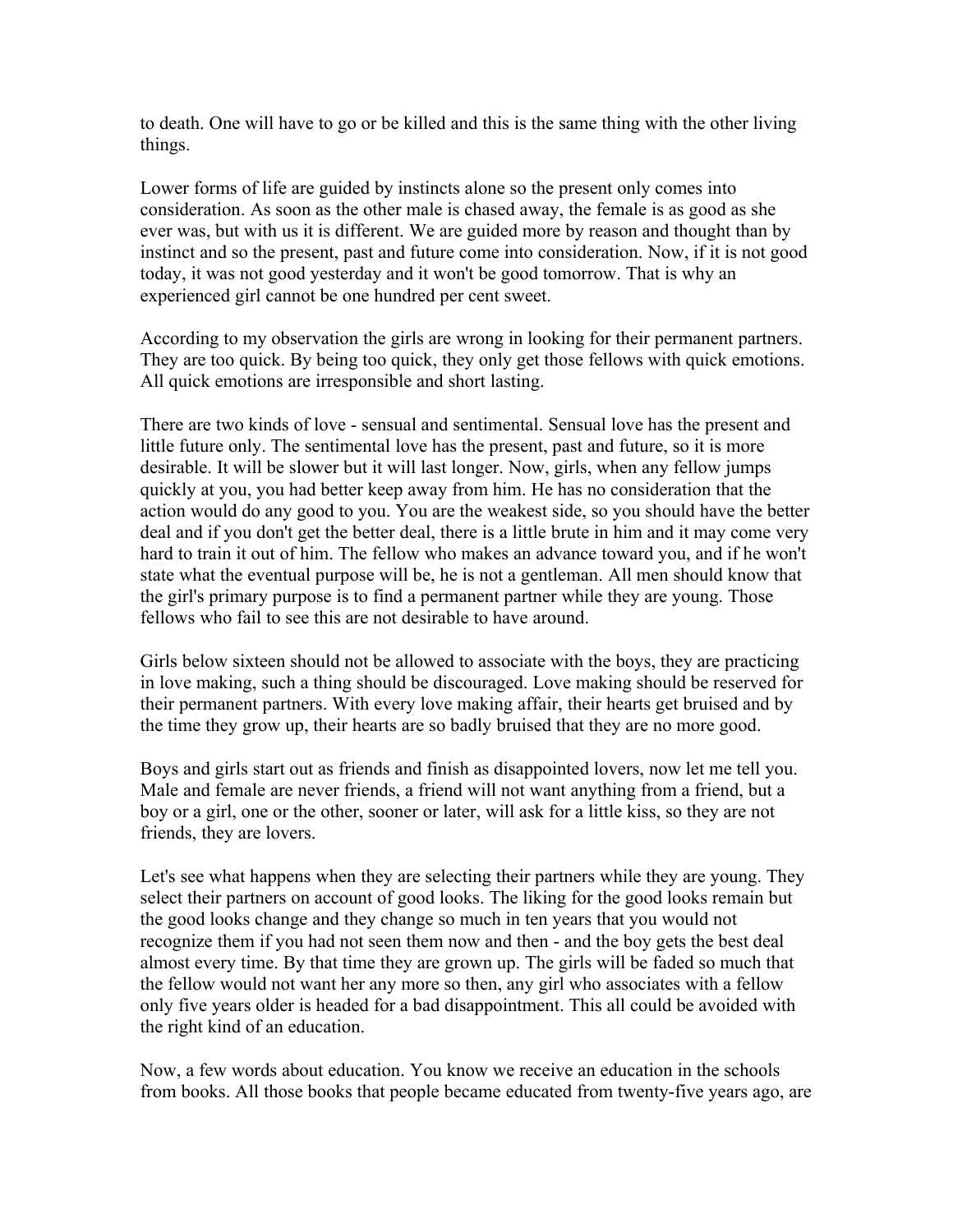wrong now, and those that are good now, will be wrong again twenty-five years from now. So if they are wrong then, they are also wrong now, and the one who is educated from the wrong books is not educated, he is misled. All books that are written are wrong, the one who is not educated cannot write a book and the one who is educated, is not really educated but he is misled and the one who is misled cannot write a book which is correct.

The misleading began when our far distant ancestors began to teach their descendants. You know they knew nothing but they passed their knowledge of nothing to the coming generations and it went so innocently that nobody noticed it. That is why we are not educated.

Now I will tel you what education is according to my reasoning. An educated person is one whose senses are refined. We are born as brutes, we remain and die as the same if we do not become polished. Some are too coarse to take it. The main base of education is one's "self-respect". Any one lacking self-respect cannot be educated. The main bases of self-respect is the willingness to learn, to do only the things that are good and right, to believe only in the things that can be proved, to possess appreciation and self control.

Now, if you lack willingness to learn, you will remain as a brute and if you do things that are not good and right, you will be a low person, and if you believe in things that cannot be proved, any feeble minded person can lead you, and if you lack appreciation, it takes away the incentive for good doing and if you lack self control you will never know the limit.

So all those lacking these characteristics in their makeup are not educated.

## **Domestic**

The foundation of our physical and mental behaviour is laid while we are in infancy, so the responsibility of our shortcomings rest upon our mothers and fathers, but mainly upon our mothers.

Today, I myself would be better than I am if my mother and father had known how to raise me and the same is true for almost everybody else.

At the first contraction in any part of your body, you will never notice any mark, but keep it up and some day you will see a crease, and it will be permanent. We all want to look and act the best that we know how, but we cannot learn from ourselves so we have to learn from others.

In my thirty years of studying conditions and their effects I have come to the conclusion that I can tell pointers to the people that would be a good help to them. That is why I wrote this little book.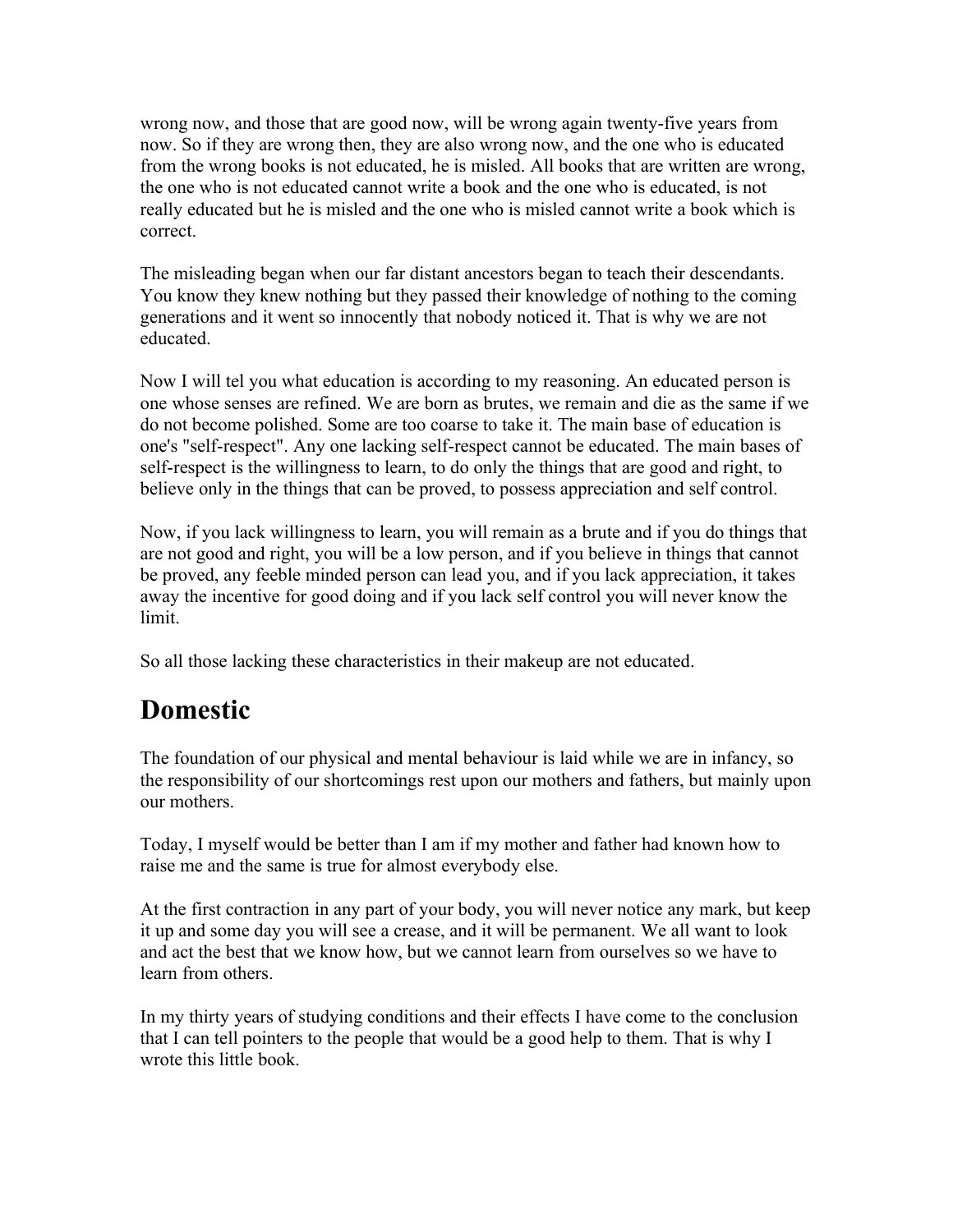To accomplish **good** results, the mothers will have to keep good watch on their darlings until they acquire the natural ambition to shine, and the girls should be more carefully watched than the boys, because the girl's looks are her best asset and should be cultivated.

Don't raise the girls too big by over feeding them and too curved by neglect.

People who want to shine will always have to restrain themselves, because if they don't, their actions won't be graceful. Even when one's looks are good, if he abandons restraint, the performance won't be good. It is more likely that the person himself won't notice but others will.

The first thing I notice about other people is, if there is something wrong and if it could be improved and the same must be true about other people noticing my defects and neglects. To correct those neglects, somebody will have to point them out, but to do it directly will not do, because they would think you are mean. That is why I want to point out the defects and neglects in this book.

The most striking neglect that comes to my attention is when one is smiling. A smile is always pleasing if it is regulated but without restraint, it is not. When smiling, the teeth only should be shown. As soon as you show the gums, it spoils the good effect. When showing the gums you are doing triple harm. First, the gums never look good; second, you are making too big creases in the side of your mouth and third, your lips come too wide apart. Especially should a girl be careful not to show too abnormally big mouth. Girls should do nothing that would impair their best looks. I have seen moving picture stars, public singers and others with their mouths open so wide that you would think the person lacks refinement, but if they knew how bad it looks they would train it out. No doubt they have practiced before a looking glass, but a looking glass does not show such an enormous opening, because while they are looking at the looking glass they are under restraint and so they really don't know how it looks while they are not watching themselves. In a looking glass you will never notice all your neglects and defects. They have to be pointed out by somebody else.

It is painful to hear other people pointing out our neglects and defects so do not entrust your friends to do it. Your friends may not always be your friends. The best way is to leave that to your own family. Your mother and father will do nothing to embarrass you. Your mother will do it better and it should be started while one is still a baby.

The first thing the mothers should do is to watch the baby's mouth so it is not hanging open. The mouth, by hanging open, stretches the upper lip and when kept open while growing, then when fully grown, the lips will not fit together any more.

Mothers should keep close watch on their children's behaviour. As soon as they notice some action and contraction that is not graceful, they should correct it immediately, because their actions leave their effects. To small children, it doesn't matter how ugly they look, but when they are grown up, the good looks will be the best thing, and one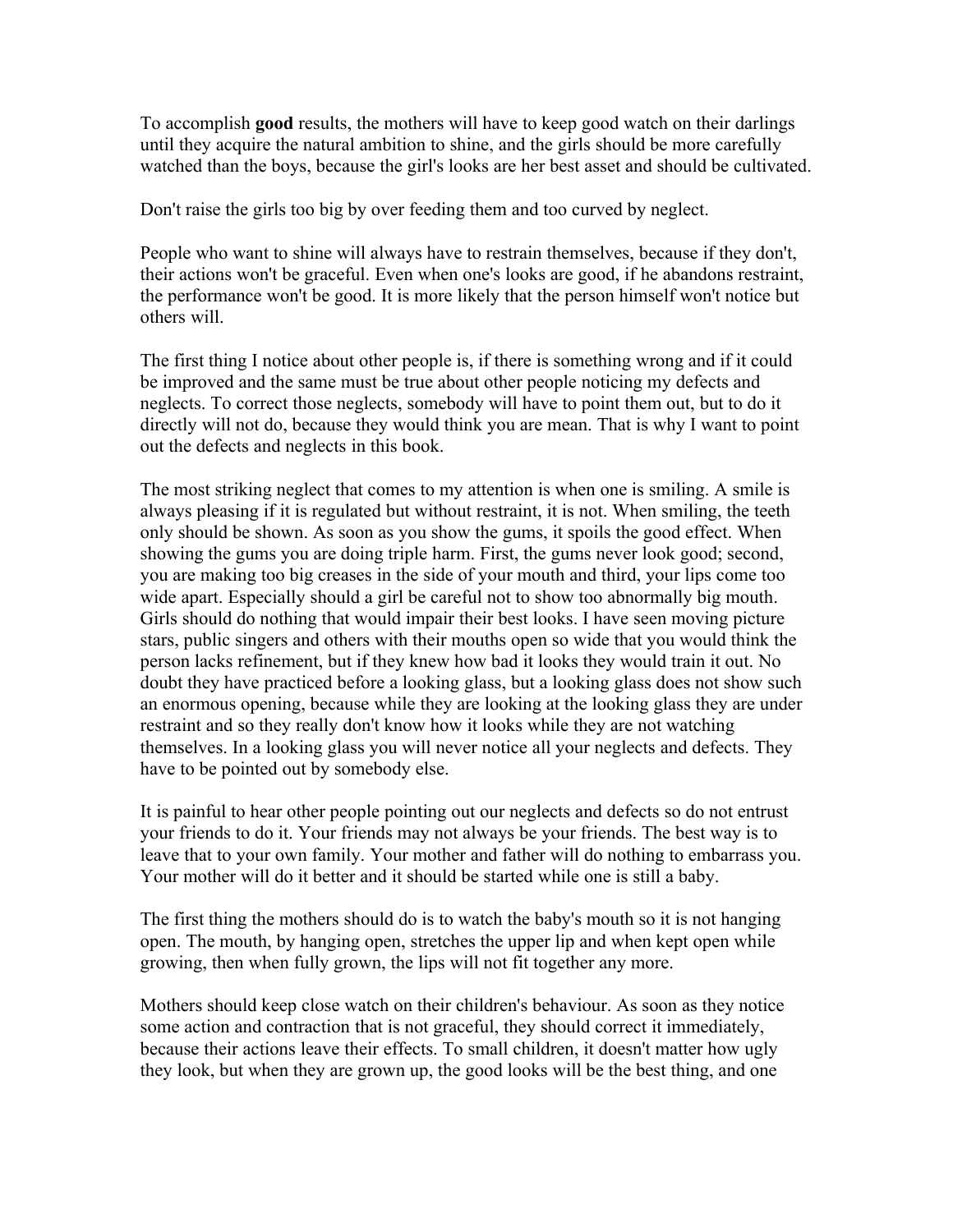with a disfigured face cannot be satisfied with oneself. The foundation for one's best looks will have to be laid while one is small.

A graceful smile is pleasing but if it is not perfect, its pleasing effect is marred. To obtain better results, don't make the smile too big by opening the mouth too wide, drawing the lips over the gums, or drawing one side of the lip more than the other, or drawing both lips to one side and have them twisted.

Children should not be encouraged to smile too much, smiling in due time will produce creases in the sides of their mouths. It would be better to save the smiles till they are grown up. Children while they are growing should be watched, closely. They are stretching their mouths with their fingers and are jamming too big objects in their mouths and making ugly faces. All these actions should be forbidden for their future's sake.

Eyes should be trained to look in the middle between both lids, never through the forehead. If this is done, it will produce creases in the forehead. When the lids of one eye are more narrow than the other it should be trained out and equalized.

In case one leg is shorter and one shoulder lower, they can be disguised so that other people would not notice it. In walking the toes should be carried a little out, by carrying the toes out one can walk better. Shorter steps would make the walking more graceful and those who stoop over, higher heels would help to keep the body more erect.

Girls should take smaller steps than boys. By taking smaller steps the body would not jump as much up and down or swing from side to side.

Mothers should study the other people's children and then pick out the best model from which to train their own child.

Everybody should be trained not to go out anywhere before somebody else has examined them to see if everything is all right. It would save many people from unexpected embarrassment.

## **Political**

Before I say anything about the government, let's establish a base for reasoning. All our ideas should produce good and lasting results and then anything that is good now would have been good in the past and it will be good in the future and it will be good under any circumstances, so any idea that does not cover all this broad base is no good.

To be right, one's thought will have to be based on natural facts, for really, Mother Nature only can what is right and what is wrong and the way that things should be.

My definition of right is that right is anything in nature that exists without artificial modification and all the others are wrong.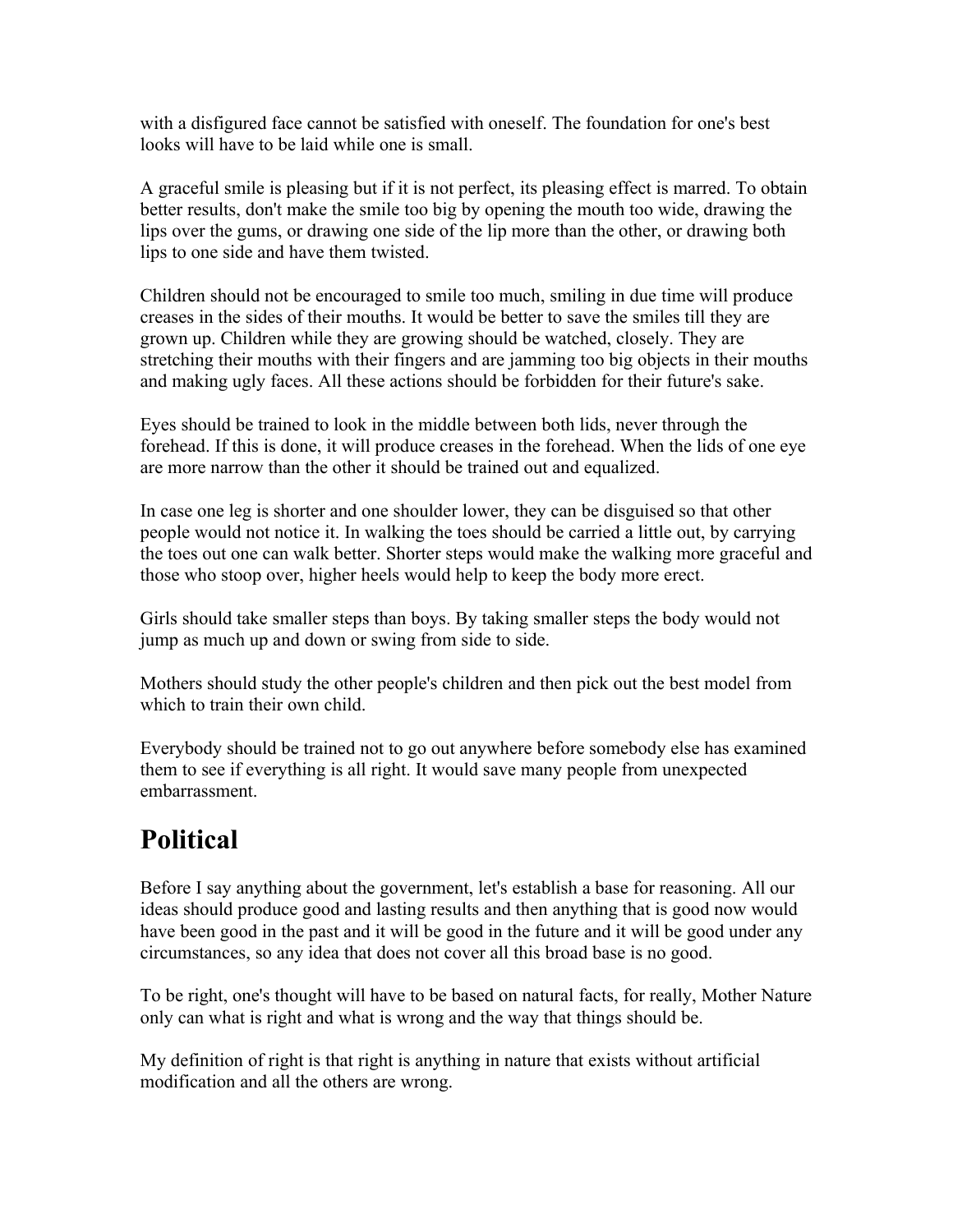Now suppose you would say it is wrong. In that case, I would say you are wrong yourself because you came into this world through natural circumstances that you had nothing to do with and so long as such a thing exists as yourself, I am right and you are wrong. Only those are right whose thoughts are based on natural facts and inclinations.

It is natural tendency for all living things to take it easy. You watch any living thing you want to, and you will see that as soon as they fill up, they will lie down and take it easy.

The physical comfort, the ease, that is the only thing in this world that satisfies. It cannot be overdone and it is the real base of all our actions. We all cannot take things easy because there is too much competition from other people only those who possess good management will succeed by exploiting domestic animals, machinery, other people and natural resources.

Everything will have to be produced that is consumed and to those who have to produce the things themselves, they are consuming the easy days are not coming to them.

It has been told to you that the government is for the purpose of protecting "life" and property, but it really is to protect "property" and life. Nobody wants your life but everybody wants your property.

In International dealings, when an army conquers the land, they don't want the people, they want the physical property and so do the thieves and the bandits. They want your money and property and if you will submit peacefully, they won't harm you.

Now you see, nobody wants you, they want your property so really the property is the one that needs the protection and not you. You are the protector yourself.

Government to be lasting will have to be just. This means it will have to protect all the property alike and all the property will have to pay equal taxes, which means big property, big taxes, and small property, small taxes. Government cannot exist without taxes so only those who pay taxes should vote and vote according to the taxes they pay.

It is not sound to allow the weaklings to vote. Any one who is too weak to make his own living is not strong enough to vote, because their weak influence weakens the state and a degenerated state cannot exist very long, but every state should be sound and lasting.

By voting, the voters dictate the state's destiny for times to come and then to allow such a weak influence to guide the state, it is not wise and so you see one should vote according to how he is carrying the State's burden.

Another unwise thing about equal voting is that it gives the loafers and weaklings the power to take the property away from producers and stronger people, and then another unjust thing about equal voting is that it gives the loafers and weaklings the power to demand an easy life from the producers and leaders.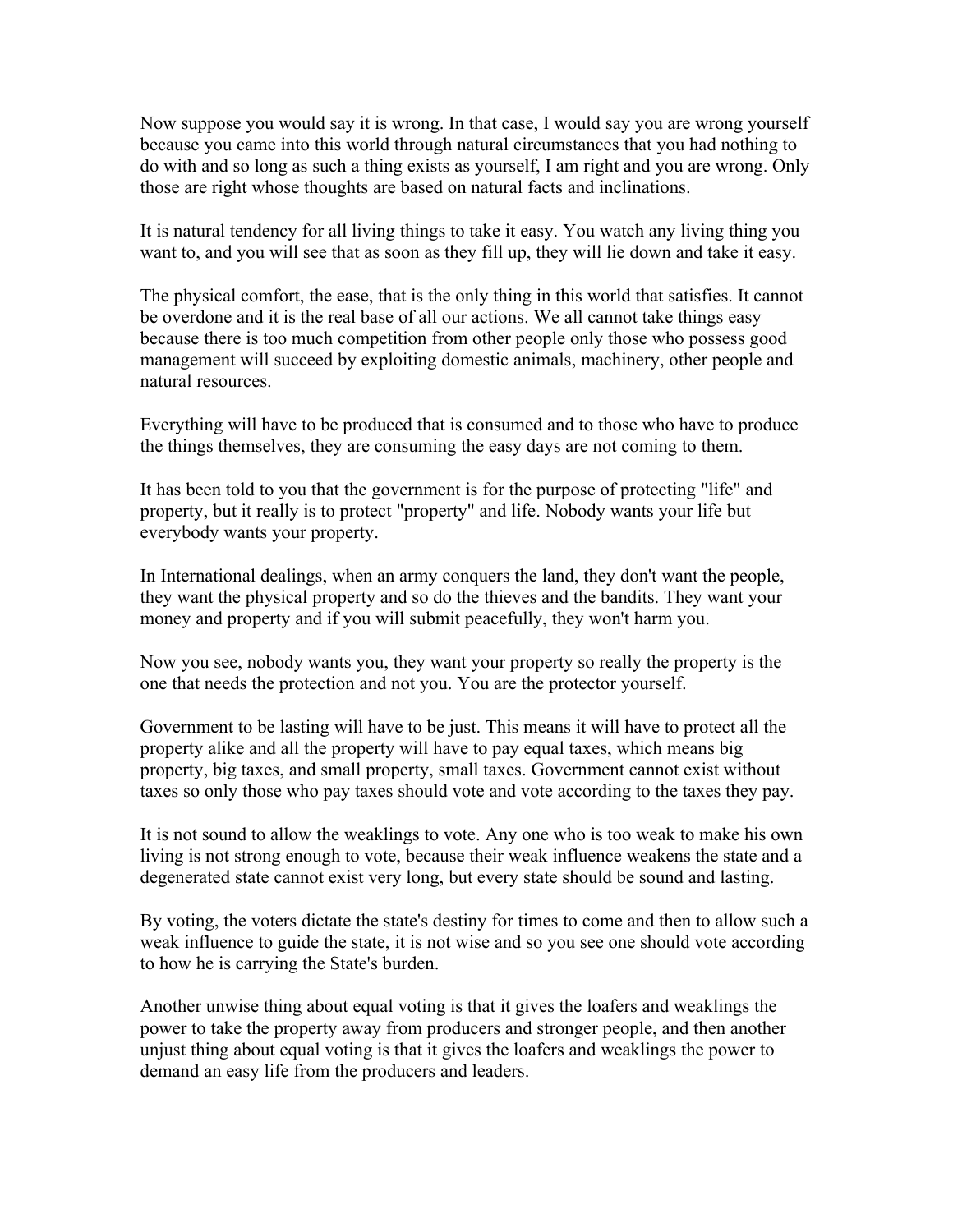Self respecting producers will not stand such an injustice for long. It is not the producers' fault when one is too weak to make his own living. The producer's life is just as sweet as the weaklings and loafers life is to them. All people are independent so you see everybody will have to take care of themselves and if they cannot, they should perish and the sooner they perish the better it will be.

To be lasting, the government should be built in the same way as the Supreme power of the land "the army." Governments have been rising and falling but the army always remains. You know there is no equality in army and so there can be no equality in the state if you are not equal producer you cannot be an equal consumer.

Fifty per cent of the people don't want to lead, they want to follow. They want somebody else to furnish the money for their living expenses and as long as such a condition exists, they are not equal with their leaders. That is the reason why everybody should be put in the right place according to their physical and mental ability.

There is only one way to share the National income. It is by sharing the production and if you are not producing equally you cannot share equally. Nobody is producing anything for the others. They are producing only for themselves.

People are individuals. For instance, if you want an excitement you have to test the thrill yourself, or if you have a pain you will have to bear it yourself, or if you want to eat you will have to eat for yourself. Nobody can eat for you and so it is that if you want the things to eat you will have to produce them yourself and if you are too weak, too lazy, lack machinery and good management to produce them, you should perish and that is all there is to it.